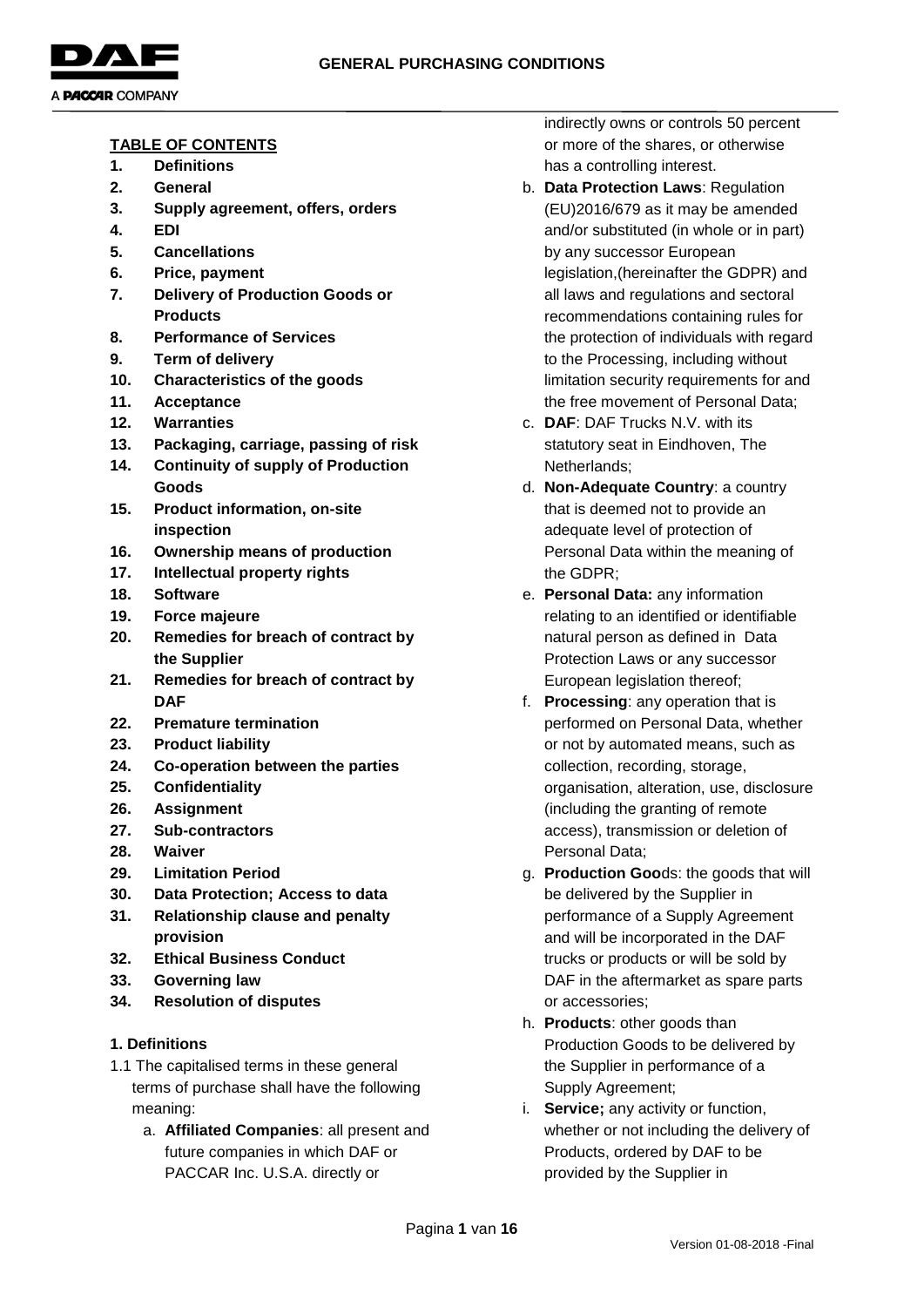

performance of a Supply Agreement. This term encompasses equipment and tools necessary to carry out the Service.

- j. **Software,** a set of instructions and/or programs instructing a computer or any other programmable device to do specific tasks.
- k. **Supplier**: the company or the individual which undertakes to deliver Production Goods or Products respectively render Services to DAF in performance of a Supply Agreement. In case the Suppliers engages subcontractors the definition Supplier shall include such subcontractors;
- l. **Supply Agreement**: any agreement concluded between DAF and the Supplier (including a purchase order) in the performance of which Production Goods or Products are supplied to DAF and/or Services rendered to DAF and any additional - and/or follow-up assignments as commissioned by DAF.

# **2. General**

- 2.1 These general conditions apply to the formation, the contents of and the compliance with any Supply Agreement.
- 2.2 The Supplier hereby agrees that the provisions of the Supply Agreement and these general terms of purchase are the sole provisions applicable to the purchase of the Production Goods,Products and Services and that such provisions shall prevail over any inconsistent conditions or warranties or other terms contained or referred to in any communication at any time by the Supplier in any consignment note, invoice, delivery note or acceptance of order issued on behalf of the order.
- 2.3 In the event of any disputes on the interpretation of these general terms of purchase, or any of the Supply Agreements because they have been drawn up in another language than the English languate, the English text shall be conclusive.
- 2.4 If the content of the Supply Agreement differs from the content of these general terms of purchase, the content of the Supply Agreement will prevail.
- 2.5 No provision of the Supply Agreement and these general terms shall be interpreted so as to bring DAF into conflict with the laws or regulations of any state or supranational organisation, notably those of the European Union, nor will DAF be bound by any requirement which would result in material penalties or sanctions under these laws and rules.
- 2.6 DAF and the Supplier agree that in the event that one or more of the provisions of the Supply Agreement or the general terms of purchase being subsequently declared invalid or unenforceable by court or administrative decisions, such invalidity or enforceability shall not in any way affect the validity or enforceability of any other provisions of the Supply Agreement, except those of which the invalidated or unenforceable provisions compromise an integral part or otherwise are clearly inextricable from such other provisions. In the event that any provision of the Supply Agreement or the general terms of purchase shall be deemed to be invalid or become invalid, DAF and the Supplier hereto agree to substitute for such provision a new provision which comes as close as possible to the original objective of the parties.
- 2.7 DAF is entitled to amend or supplement the general terms of purchase. Any amendments or supplements to these general terms of purchase will enter into effect thirty (30) days after notice of them has been given in writing to the Supplier.

# **3. Supply agreement, offers, orders**

3.1 Any Supply Agreement must exclusively be concluded in and evidenced by either a contract signed by a duly authorised representative of both parties, or by a written order of DAF in the format of the DAF order form, in use at the time of the order.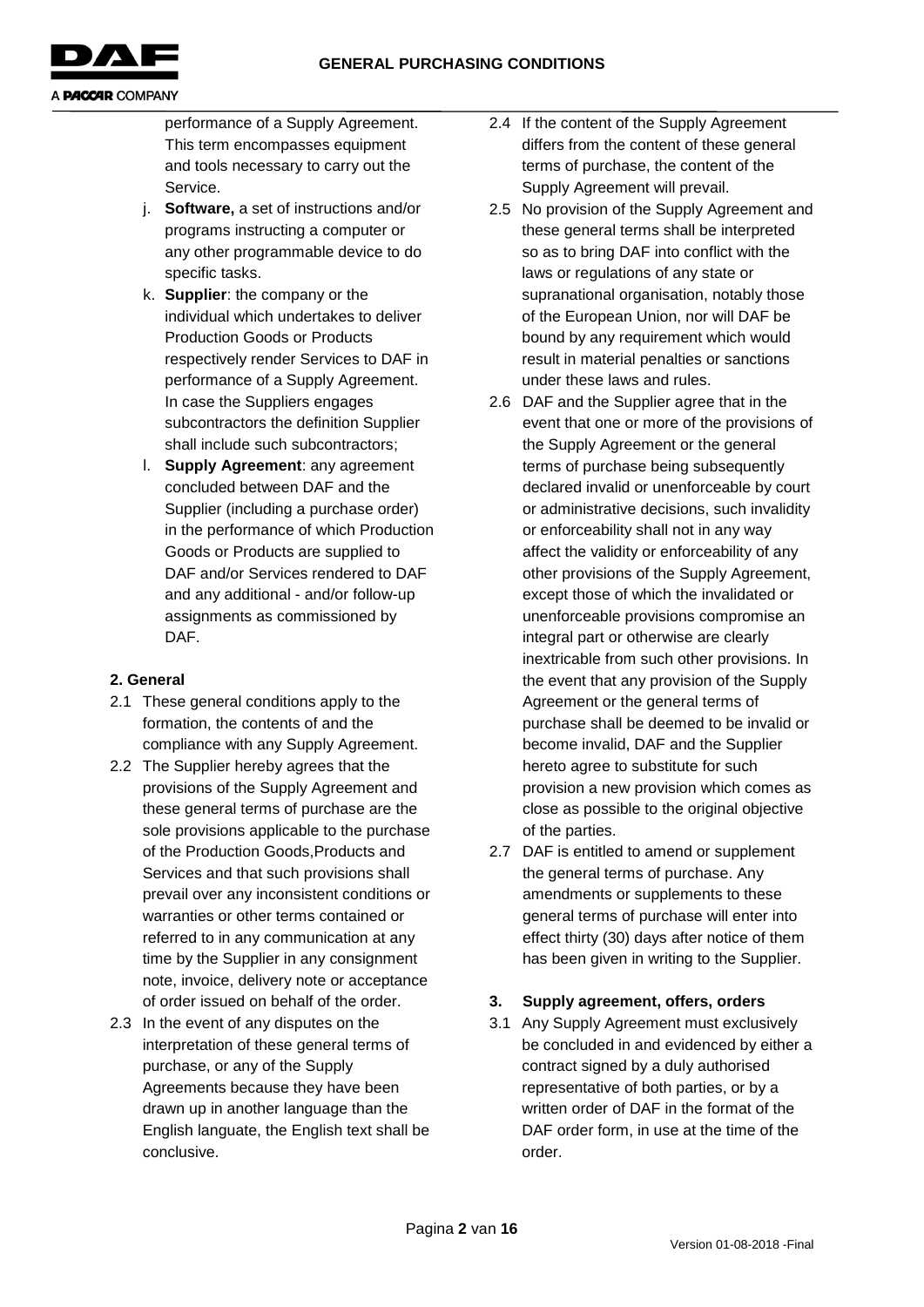

- 3.2 All offers and price quotations of the Supplier shall be irrevocable.
- 3.3 The Supply Agreement shall only be modified by the agreement of both parties, evidenced by a written amendment signed by the parties duly authorised representatives.
- 3.4 An order following a quotation or offer of the Supplier, or following a (long term) agreement in which future deliveries have been agreed upon, will be executed under the strict terms of that quotation, offer or agreement, and will be deemed to represent the full price of the entire performance of the Supplier, inclusive of all costs, taxes (excluding VAT), duties and additional expenses at the charge of DAF.
- 3.5 Any reference made to trade terms (such as EXW, FCA, etc.) is deemed to be made to the relevant term of the Incoterms, published by the International Chamber of Commerce, to the version current at the date of the conclusion of the Supply Agreement.
- 3.6 All information and data contained in product catalogues, prospectuses, circulars, advertisements, illustrations, price-lists of the Supplier and all explanations with respect to its performance, whether or not contained in quotations and offers of the Supplier, shall take effect as terms of the Supply Agreement and shall be used when assessing the adequacy of the performance of the Supplier, unless the Supplier has expressly stated this information and data do not represent an accurate description of the future performance of the Supplier. The Supplier will in no event construe the relevant information and data as a waiver by DAF to enforce any provision of the Supply Agreement.

### **4. EDI**

4.1 The Supplier will at the request of DAF establish and maintain an electronic data interchange system compatible with the relevant system in use by DAF and will

use this system when required by DAF as main communication line with respect to purchasing orders relevant to Production Goods.

- 4.2 DAF and the Supplier agree that the orders, messages and all other information transferred to the other party by means of electronic data interchange may be regarded as the duly authorised and manifest will of this party and will be handled in the same manner as communications on paper.
- 4.3 The parties agree that the binary file retained by DAF, including any reproduction thereof by photographic, microfilm or other means made in the regular course of DAF's business, and any printout thereof shall be conclusive evidence of the transferred information.

# **5. Cancellations**

5.1 DAF may terminate the Supply Agreement by notification to the Supplier prior to the execution thereof by the Supplier. DAF will in this event exclusively indemnify the Supplier in respect of raw materials and intermediary goods reasonably purchased by the Supplier specifically for the purpose of and irrevocably allocated by the Supplier to the execution of the Supply Agreement.

# **6. Price, payment**

6.1 If no price has been agreed, the Supplier's list price at the time of the conclusion of the Supply Agreement shall apply. In the absence of a current list price, the price generally charged for such Production Goods and Products at the time of the conclusion of the Supply Agreement shall apply.

6.2 The price does not include VAT, and is not subject to price adjustment.

- 6.3 Payments for the supply of Production Goods or Products will only be due when invoiced to DAF with details of the goods and itemised in accordance with the instructions of DAF.
- 6.4 Invoices for Services will be raised on a monthly basis itemizing - in accordance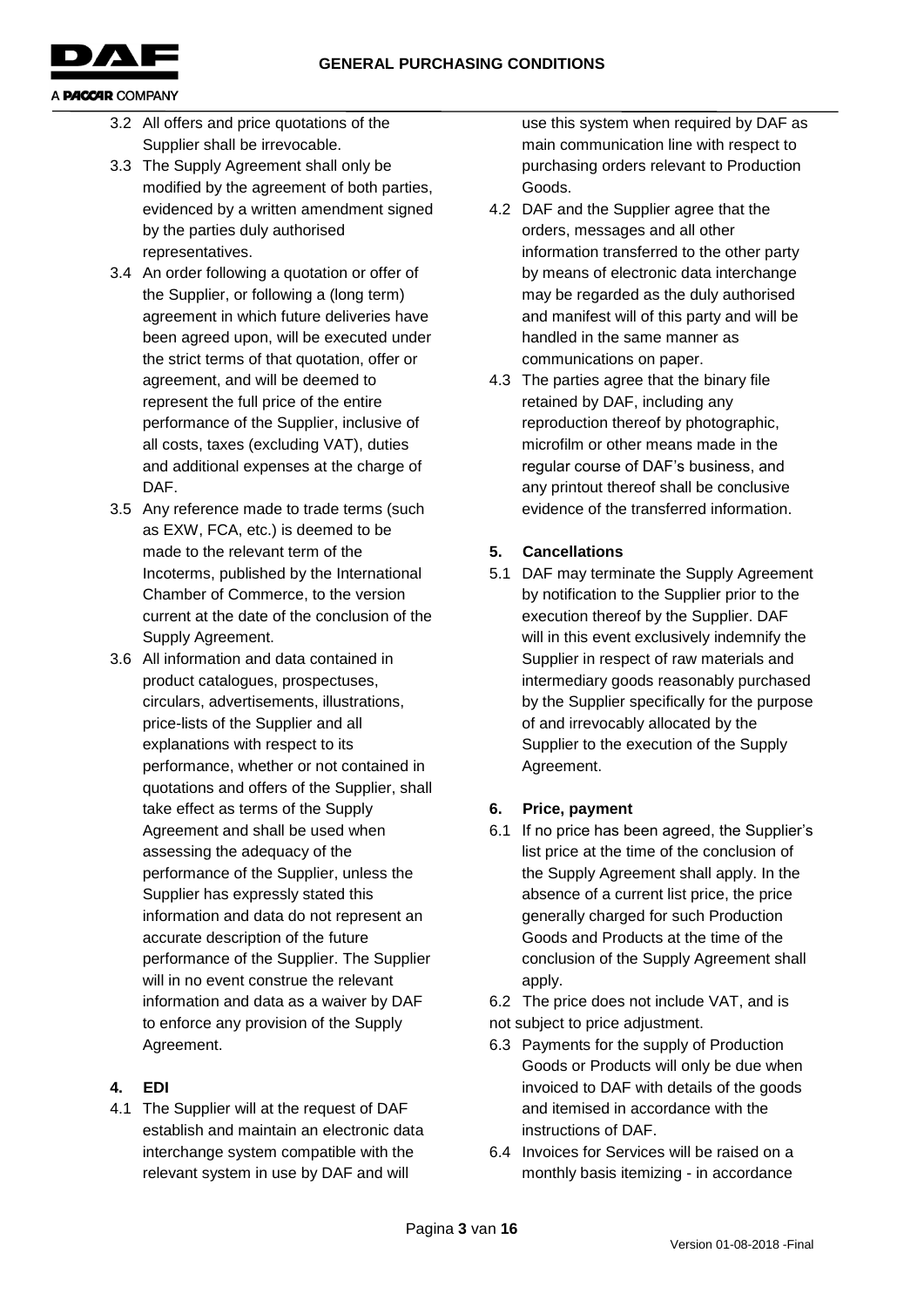

with the instructions of DAF- the services provided (respectively the billed hours) in the previous month.

- 6.5 Payment of the price and any other sum due by DAF to the Supplier shall be on open account and time of payment shall be 30 days from the receipt of the invoice, being not prior to the date of delivery.
- 6.6 The amounts due shall be transferred by tele transmission to the Supplier's bank in the Supplier's country for the account of the Supplier and DAF shall be deemed to have performed his payment obligations when the respective sums due have been received by the Supplier's bank in immediately available funds.
- 6.6 DAF is authorised to set off payments to the Supplier against the outstanding debts of the Supplier to any of the Affiliated Companies.
- 6.7 Payment of the invoice of the Supplier shall not be interpreted as recognition of the correct performance of the Supplier of his obligations under the Supply Agreement.

### **7. Delivery of Production Goods or Products**

- 7.1 At delivery the Supplier must deliver the Production Goods or Products, hand over any documents relating to them and transfer the property in the goods in compliance with the Supply Agreement and free from any right or claim of a third party.
- 7.2 DAF is not obliged to accept partial deliveries.
- 7.3 When no other delivery terms are determined in the Supply Agreement, the Supplier shall place the Production Goods or Products at DAF's disposal at the DAF assembly plant in Eindhoven, The Netherlands, Delivered Duty Paid (DDP).

### **8. Performance of Services**

8.1 The Supplier shall render the agreed Services in conformity with the Supply Agreement and the requirements of good workmanship.

8.2 If during the execution of the Supply Agreement, the Supplier concludes that DAF changes the scope of the performance or the timing of the performance of the Supplier as stipulated in the Supply Agreement, the Supplier will seek explicit confirmation of this from DAF in the form of a proposal to amend the Supply Agreement in line with clause 3.3.

### **9. Term of delivery**

- 9.1 The Supplier shall deliver the Production Goods, Products and/or Services at the date(s) fixed in the Supply Agreement or within the period fixed or to be determined in compliance with the Supply Agreement and, in any other case, within a reasonable time after the conclusion of this agreement.
- 9.2 The Supplier shall notify DAF as soon as it becomes apparent that there is a risk the Supplier will not be able to deliver the products in conformity with the Supply Agreement.
- 9.3 If a term has been agreed for the delivery of Production Goods, Products and/or Services, this term is considered to be a strict deadline ("*fatale termijn*"). By consequence the Supplier will be in default without any further written notice of default from DAF being required in the event such a strict deadline is exceeded.
- 9.4 When there is a delay in the delivery of any Production Goods or Products, DAF is, without prejudice to other remedies under the Supply Agreement and notably the right to damages, entitled to claim a penalty equal to 10 % or such other percentage as may be agreed of the purchase price of those Production Goods for each complete week of delay.

### **10. Characteristics of the Production Goods and Products**

10.1 The Supplier must deliver the Production Goods and Products that conform with the Supply Agreement and, in particular, are of the quantity, quality and description required by the Supply Agreement.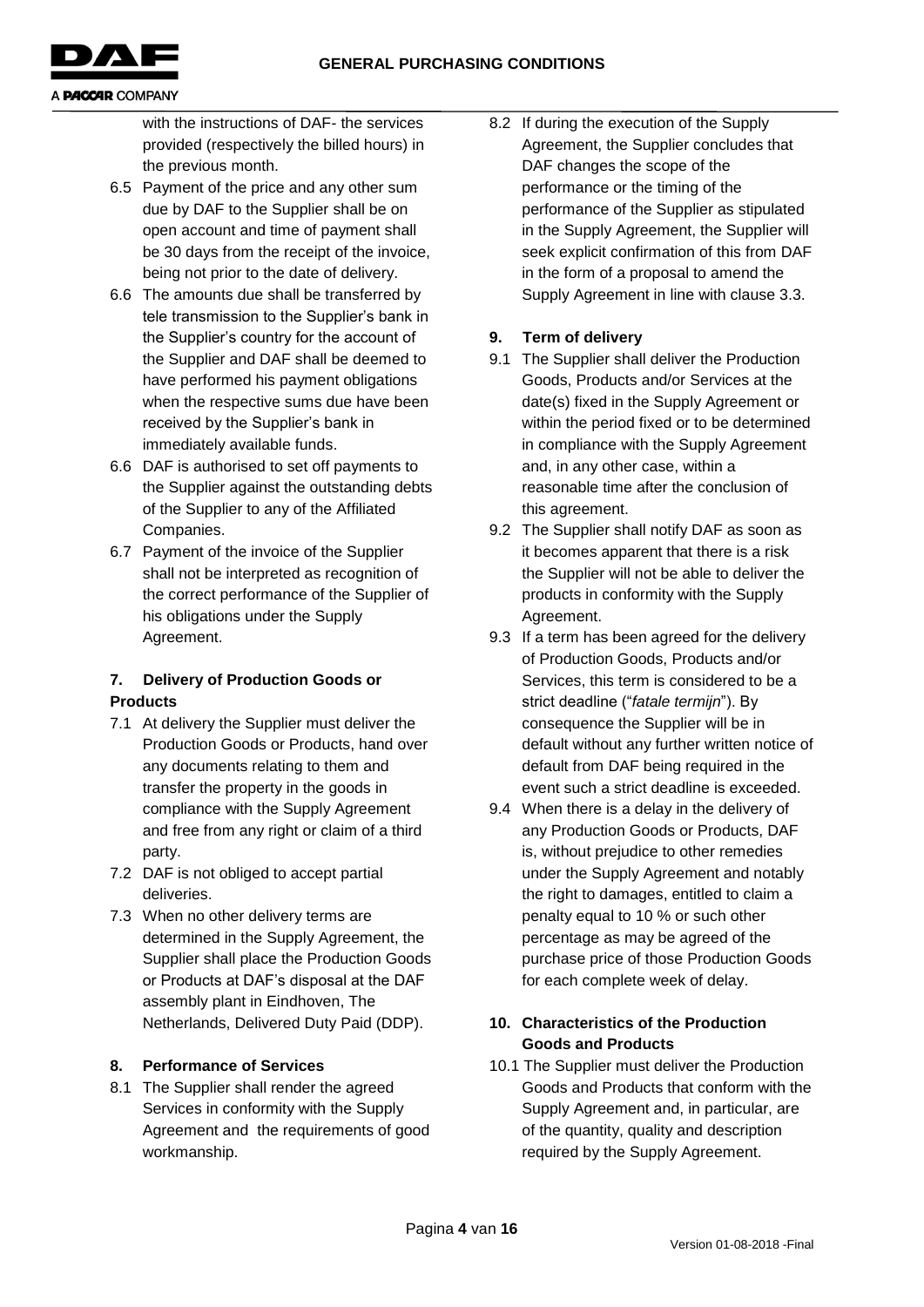**GENERAL PURCHASING CONDITIONS**



- 10.2 The Production Goods and Products do not conform with the Supply Agreement, unless they:
	- a. are fit for the purpose for which the goods of the same description would ordinarily be used, and
	- b. are fit for any particular purpose expressly or implicitly made known to the Supplier at the time of the conclusion of the Supply Agreement, and
	- c. are in conformity with the standard specifications of the Supplier and possess the qualities of Production Goods which the Supplier has held out to DAF as a prototype, sample or model, and
	- d. are in conformity with the specifications, requirements, drawings, quality agreements or other information provided by DAF to the Supplier, down to the smallest detail and with the highest possible degree of perfection, and
	- e. are free from design, material and construction errors, consist of first quality material and are "state of the art" at the time of each delivery, and
	- f. comply with any national, international and supranational legal rules, regulations, directives and other governmental provisions regarding the Production Goods and Products, and
	- g. are accompanied with requisite clear written guidance notes, warnings and instructions as may be necessary to ensure the proper and safe handling, use and storage of the Production Goods and Products by DAF or its customers, including any necessary instructions and advise as to accident procedures and environmental containment measures, and
	- h. do not breach any specific guarantee given by the Supplier, and
	- i. are supplied in accordance with procedures that comply with the requirements of ISO/TS16949:2002 or another similar generally recognised system of quality assurance.

10.3 The Supplier undertakes to make sure it has asked and obtained all information from DAF in order to be clearly informed about any particular use DAF wants to make of the goods to be supplied under the Supply Agreement. If the Supplier has reasons to doubt whether the technical specifications received by DAF are compatible with the particular use DAF wants to make of Production Goods, it will notify DAF of this in writing as soon as possible and, at the latest, prior to the execution of the Supply Agreement.

### **11. Acceptance**  *(I) Production Goods*

- 11.1 The Supplier acknowledges with respect to Production Goods, that DAF cannot reasonably be expected to arrange for, and therefore will not, inspect deliveries or the delivered goods on an individual basis.
- 11.2 DAF is entitled to carry out representative acceptance test with respect to these Production Goods. DAF will inform the Supplier on request of the test methods and the selection criteria it is using, which will, unless DAF notifies the Supplier otherwise, be in line with common practise in the industry. The results of the acceptance tests will be binding with respect to the assessment of the quantity and quality of the whole delivery.
- 11.3 If the above acceptance tests show the Production Goods, or a representative part of the Production Goods, fail to conform with the Supply Agreement, whole or part of the delivery may be returned to the Supplier or modified by DAF at the Supplier's cost in the shortest possible time, provided that in both instances the Supplier has been given prompt notice and reasonable opportunities to effect modification.
- 11.4 DAF may in any event postpone examination of packaged goods until the unpacking takes place in the ordinary course of business of DAF, its distribution network and end customers.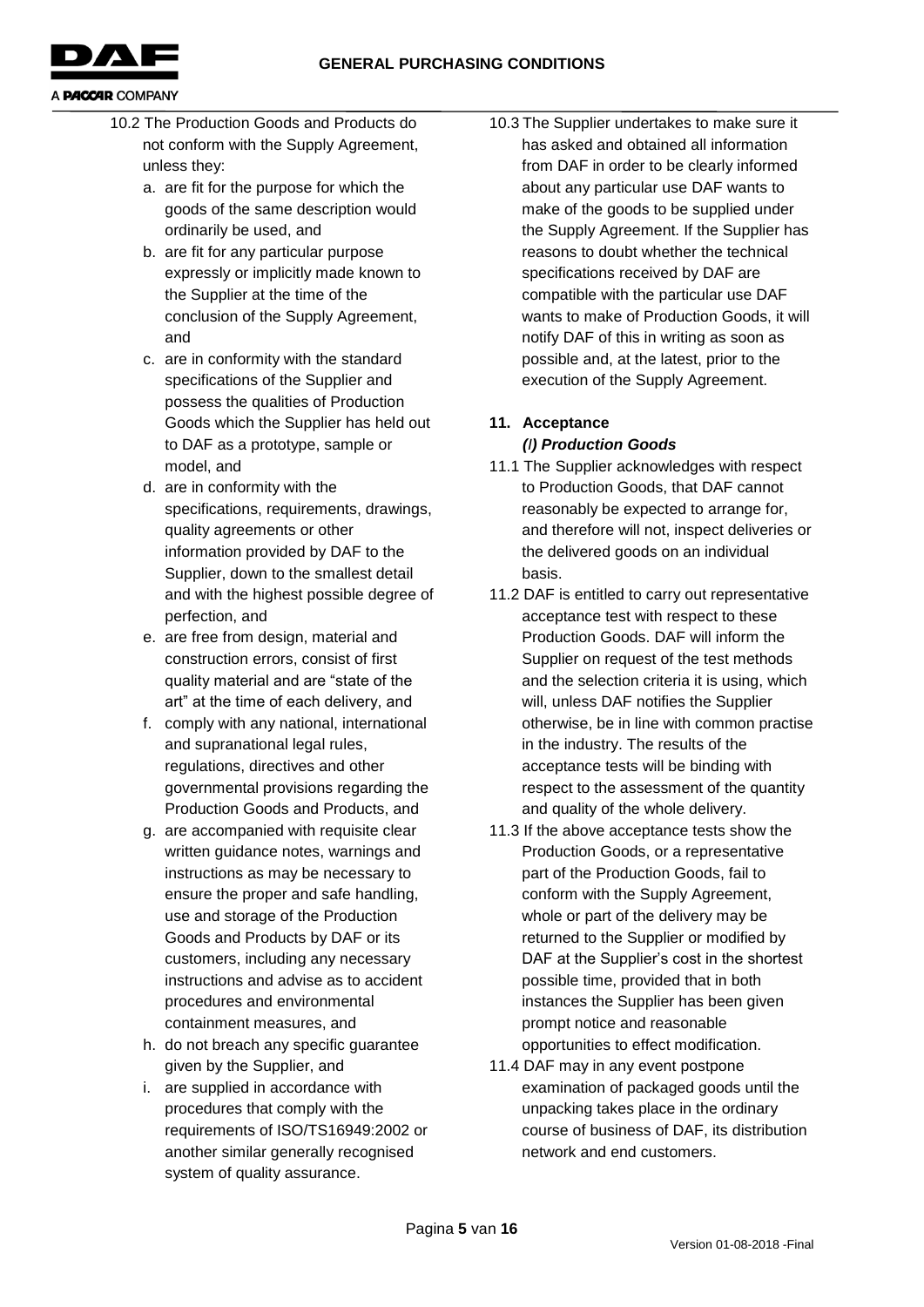

11.5 The Supplier commits to address repeated instances of failure to conform to the Supply Agreement with a timely corrective plan, which will be communicated to DAF without delay.

#### *(II) Products and Services*

11.6 Deliveries of Products and/or Services will be examined by DAF within a period as is reasonably practicable in the given circumstances.

#### *(III) Incorrect deliveries, non-acceptance*

- 11.7 An acknowledgement of receipt signed by DAF employees or third parties commissioned by DAF to transport the goods will only be interpreted as an acceptance of external condition of the goods and will in no event be deemed to be a waiver of any rights of DAF to enforce his rights under the Supply Agreement at any future time or times.
- 11.8 If the Production Goods or Products do not conform with the Supply Agreement and whether or not the price has already been paid, DAF may without prejudice to other remedies under the Supply Agreement, reduce the price for these goods in the same proportion as the value that the Production Goods or Products actually delivered had at the time of the delivery bears to the value that conforming goods would have had at that time.
- 11.9 Late deliveries or deliveries of Production Goods or Products that do not conform to the Supply Agreement, may either be sent back to the Supplier or be rendered into scrap and disposed of in any way DAF sees fit, at the expense and risk of the Supplier, when the Supplier does not collect the deliveries within a reasonable period, to be determined by DAF at its sole discretion.

### **12. Warranties**

12.1 Without prejudice to other remedies under the Supply Agreement, the Supplier warrants DAF:

- a. that the goods delivered will retain the characteristics required by articles 10.1 and 10.2 of these general terms for a period of two years after delivery;
- b. that the Supplier will bear the costs of repair, modification or replacement of these goods if it appears during this period that this is necessary to as yet make them conform with the Supply Agreement including the reimbursement of DAF in these cases for any direct or consequential damages, such as charges of dealers due to the ex-factory warranty DAF has issued or due to service, retrofit or product recall campaigns to which DAF has reasonably resolved to guarantee the safety of its trucks or commercial products or to limit damage to its reputation in the market.
- c. that the goods delivered are not radioactively contaminated. The Supplier shall hold DAF harmless for all - financial - consequences originating from an unforeseen radioactive contamination of the goods delivered.
- d. that the Production Goods or Products it delivers are fully REACH **(R**egistration, **E**valuation and **A**uthorisation of **Ch**emicals) (EC Regulation 1907/2006), compliant. The Supplier is obliged to declare to the substances contained in his delivered goods with indication of the relevant CAS-registry numbers ("Chemical Abstracts Service"), the proportional weight in homogenous materials and the safety data sheets, provided these materials are listed in REACH (particularly the REACH (candidate) list for materials subject to approval. For the avoidance of doubt it is explicitly stipulated that with regard to supplies into the European Union DAF will not act as importer in the sense of the REACH legislation and that by consequence the Supplier will undertake the obligations originating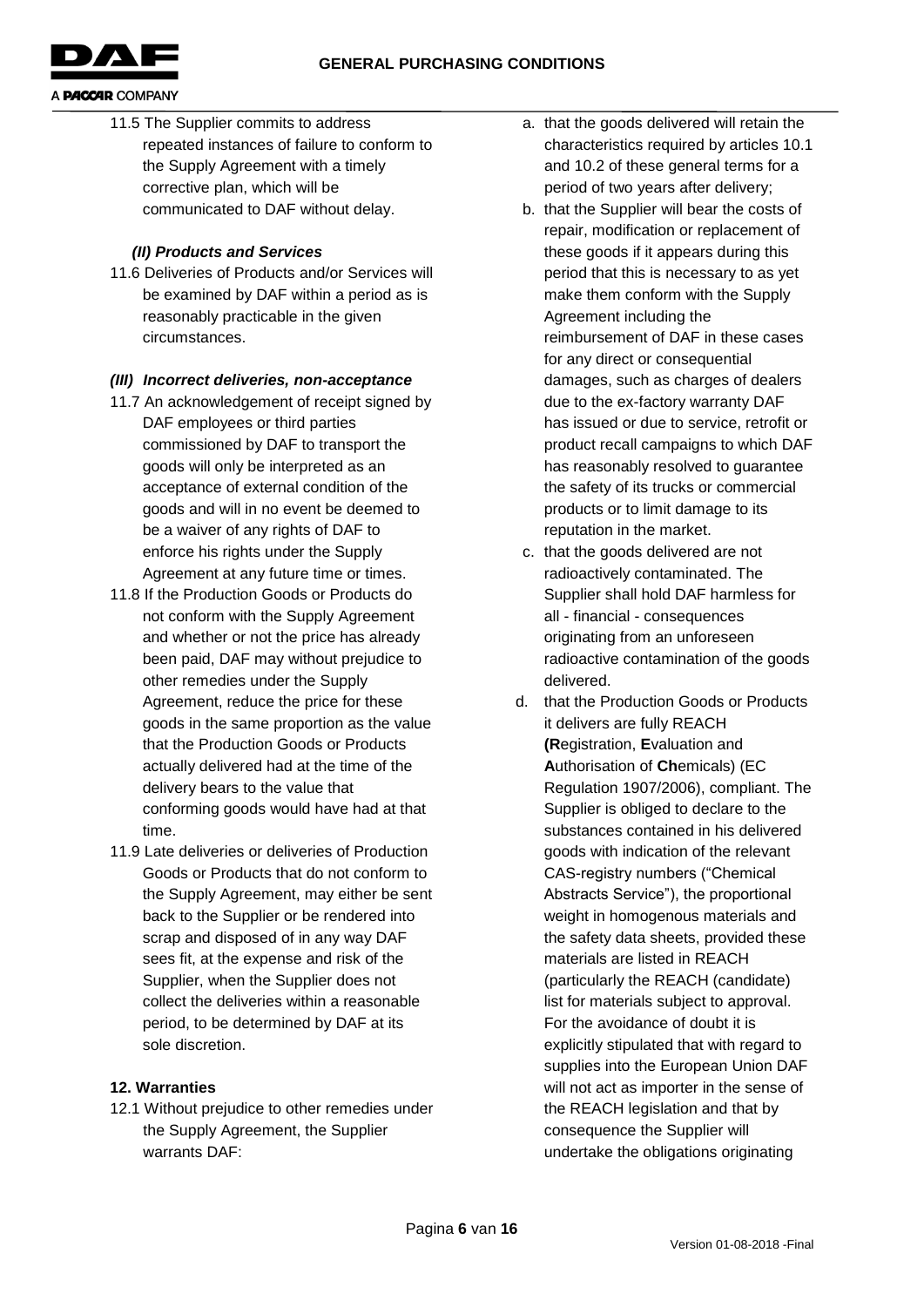**GENERAL PURCHASING CONDITIONS**



#### A **PACCAR** COMPANY

from being an importer in the sense of the REACH legislation.

12.2 To the extent applicable the warranty set out above shall not apply when the Supplier proves that the defectiveness or the imperfection of the goods is the result of ordinary wear and tear, incorrect assembly, fitting or maintenance or injudicious use*.*

### **13. Packaging, carriage, passing of risk**

- 13.1 The Supplier shall pack the goods in compliance with the Supply Agreement and at all times in such a manner that these are properly protected, clearly marked and labelled and can be loaded, transported and unloaded in an ordinary and safe manner.
- 13.2 If DAF so requests, the Supplier shall at his own expense and risk arrange to take back the packaging material after delivery.
- 13.3 If the Supply Agreement involves carriage of the Production Goods or Products other than on DDP terms and the Supplier is bound to arrange for carriage of these goods, the Supplier must, at the expense and risk of Supplier, make such contracts as DAF requires or, in the absence of instructions of DAF within a reasonable period, as are necessary for carriage to the place fixed by means of carriage appropriate in the circumstances and according to the usual terms for such carriage. The Supplier shall be responsible for the compliance with national and international regulations relating to the packaging and carriage of the goods.
- 13.4 The Supplier undertakes to conclude and maintain sufficient insurance coverage in respect to the carriage of the Production Goods or Products. The Supplier undertakes to assign its rights to payments under this policy to DAF at the first request of DAF. If not agreed differently, the insurance will cover the costs of replacement of the goods.
- 13.5 If the Supply agreement involves carriage, and the Supplier is not bound to hand the goods over to a particular person and at a

particular place, the risk of loss of or damage to the goods passes to DAF when the Production Goods are handed over to the first carrier for transmission to DAF in accordance with the Supply Agreement.

- 13.6 If the Supplier is bound to hand the goods over to a particular carrier at a particular place, the risk does not pass to DAF until the Production Goods or Products are handed over to the carrier at that place and the Supplier has put DAF in possession of any documents controlling the disposition of the Production Goods or **Products**
- 13.7 Nevertheless, the risk does not pass to DAF until the Production Goods or Products are clearly identified to the Supply Agreement, whether by markings on the goods, by shipping document, by notice given to DAF or otherwise.
- 13.8 If the Supply Agreement does not involve carriage of the Production Goods or Products, the risk passes to DAF at delivery of the goods.

### **14. Continuity of supply of Production Goods**

- 14.1 The Supplier warrants he will continue to supply Production Goods to DAF for a period of at least the following number of years after the last regular delivery of these goods for regular assembly purposes:
	- a. Production Goods for trucks: 10 years;
	- b. for busses and engines: 15 years;
	- c. for military trucks: 20 years.
- 14.2 Without prejudice to DAF's other rights under the Supply Agreement, the Supplier shall promptly send DAF written notice if the production of the Production Goods is discontinued so as to give DAF the opportunity to make a single purchase and thus bring its stocks up to the levels as DAF considers adequate.

### **15. Product information, on-site inspection**

15.1 The Supplier shall allow access to any drawings, specifications, electronic and technical information concerning the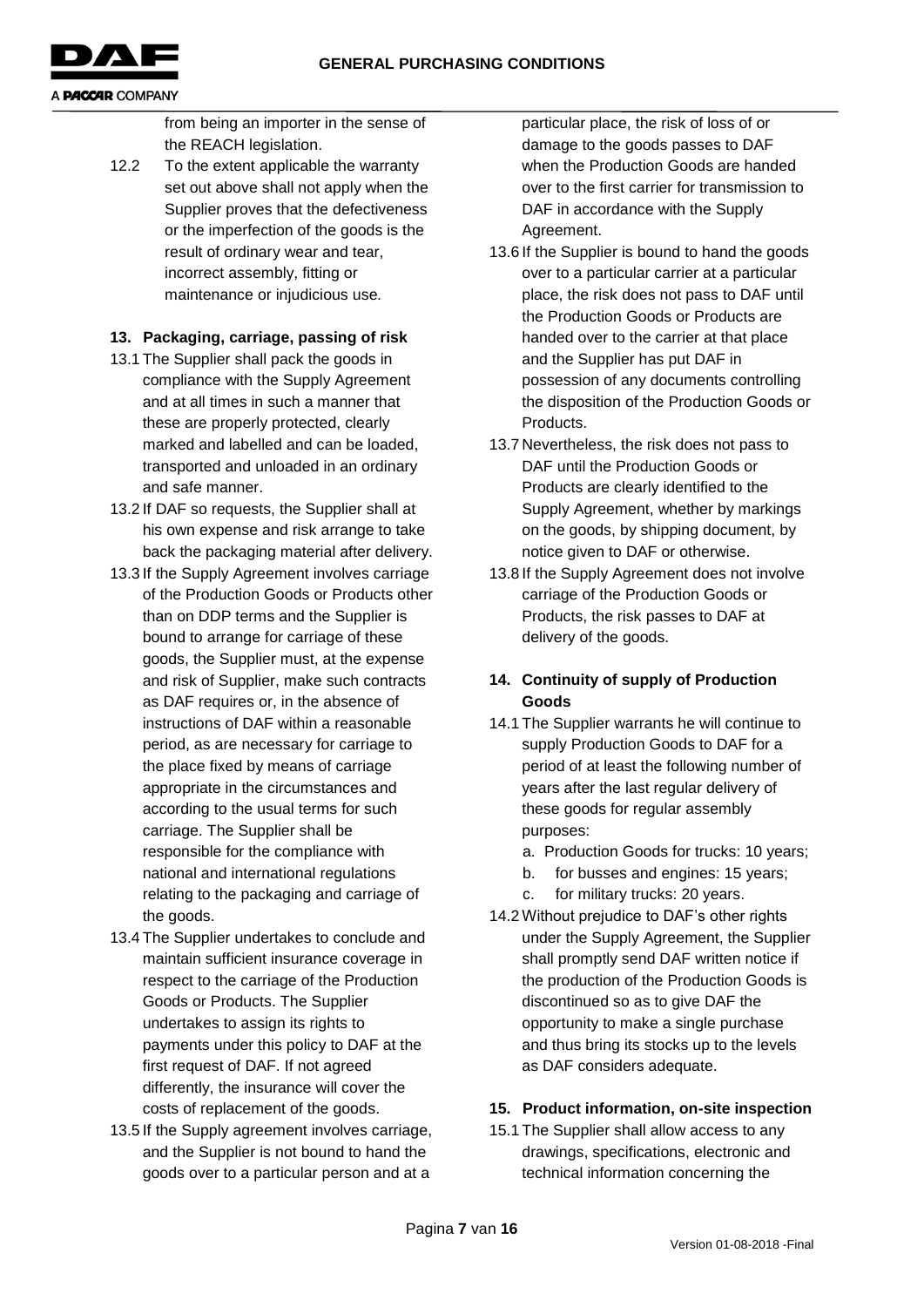

Production Goods or Products that DAF may require. These documents and information will not be considered confidential and DAF may use the information free of charge, when these documents or information should be available to DAF for use in workshop manuals, drivers instructions etc.

- 15.2 The Supplier will make available to DAF all documents reasonably required by DAF to identify the Production Goods or Products to carriage companies, carriers, customers and government officials in order to be able to carriage, sell and store these goods, in particular when these goods are by law or otherwise considered dangerous or are vulnerable to damage or to decrease in quality. This obligation includes the translation of all such documents in all languages of the countries in which DAF sells its trucks and commercial products at the date of delivery.
- 15.3 The Supplier guarantees that DAF is at any time able to inspect quality control aspects at every place of production, including at the place of production of subcontractors of the Supplier. At DAF's request the same applies to the quality control officer of any government in case the Production Goods of the Supplier are related to a government order. In the event that a place of production does not comply with DAF's quality requirements, the Supplier is required to do what is necessary to comply with these standards.

### **16 Ownership means of production**

16.1 Tools and materials (including drawings, specifications, models, moulds, films, stamps, other audio, video and information media, software and databases) owned by DAF and placed at the Supplier's disposal or made or purchased by the Supplier on the instructions and at the cost of DAF for the production of the Production Goods, shall at all times be the property of DAF and may only be used for DAF. The Supplier

shall treat such tools and materials properly and store them in such a way that they may be easily identified. The Supplier shall conclude and maintain sufficient insurance cover against loss and damage by fire and theft. DAF shall at all times be entitled to inspect these tools and materials on the Supplier's premises or take them back free of charge.

### **17. Intellectual property rights**

- 17.1 The Supplier guarantees towards DAF that the performance of the Supply Agreement does not infringe on any rights third parties may enforce under any national, supranational or international regulation in the area of intellectual property, such as copyrights, design rights and patent rights, respectively the law of torts.
- 17.2 If any doubt arises or continues to exist as to the accuracy of the rights claimed by third parties as referred to in the last paragraph of this article, DAF shall be entitled but not obliged to suspend the performance of the Supply Agreement until such time as it has been irrevocably established in law that the Supplier will not infringe such third party rights, respectively until the Supplier indemnifies and holds harmless DAF in a way acceptable to the latter for the possible consequences of such an infringement.
- 17.3 DAF shall, if it has contributed to the relevant research and development process, acquire the exclusive intellectual property rights that may be generated in the course of the performance of the Supply Agreement by the Supplier. The Supplier will promptly inform DAF of any model, procedure or activity which may be eligible for protection under intellectual property law and undertakes to make available to DAF all information and data necessary to file a request for the registration of the relevant intellectual property rights. DAF will in any case be deemed to have contributed in the research and development process when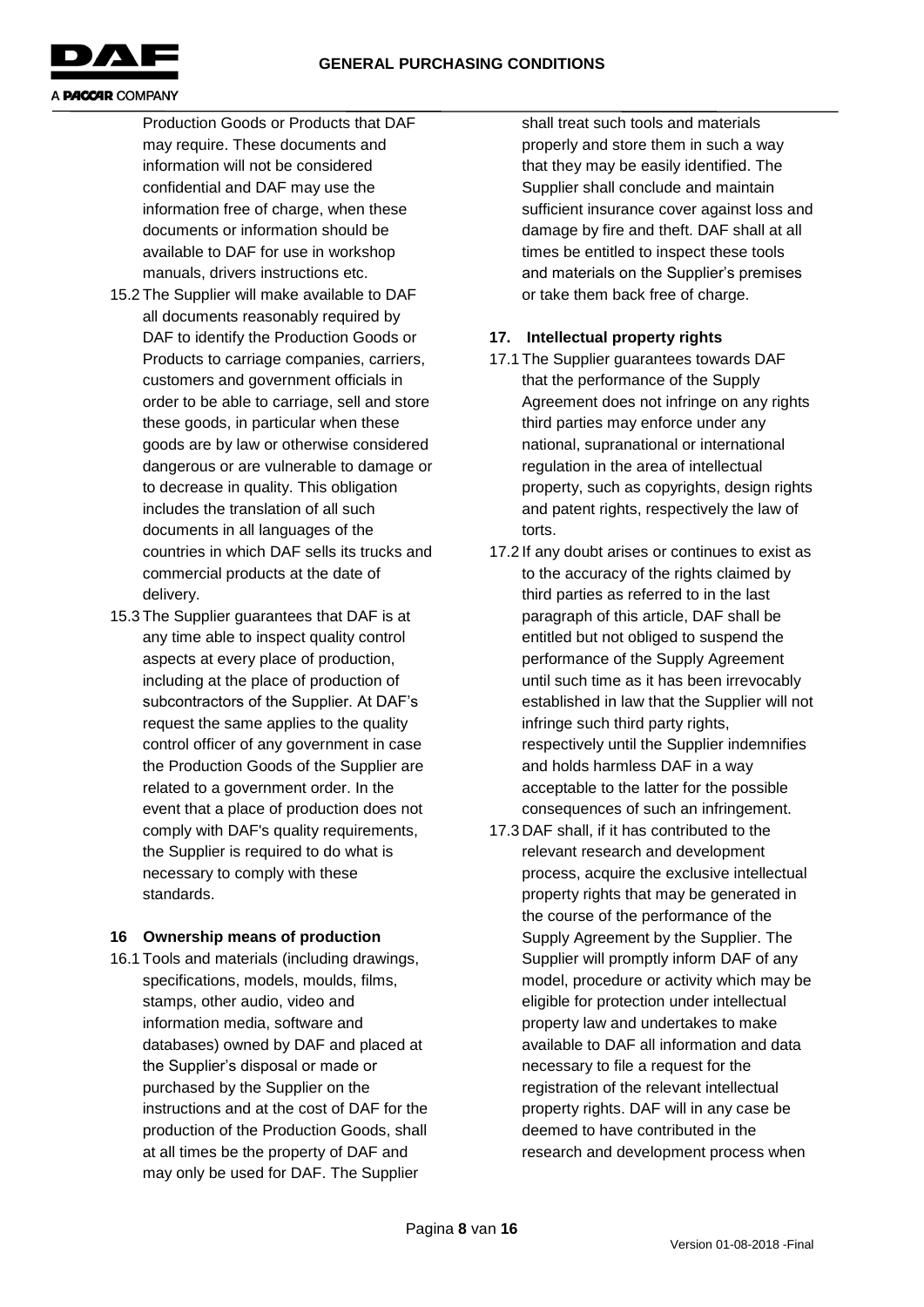

it has made available technical know-how, specific R&D budgets or test facilities.

- 17.4 DAF will at all times remain to be the sole owner of any copyrights on the specifications and other technical data it made available to the Supplier.
- 17.5 At DAF's discretion the Production Goods may be private branded.
- 17.6 DAF may make available to Supplier for the execution of the Services drawings and/or other documentation which Supplier may use for the sole purpose and the duration of the production of Production Goods, the Products and/or the execution of the Services. Supplier is explicitly not entitled to exploit such documentation in any other way or to make them available or to disclose them to third parties. Immediately after the end of the assignment, Supplier will destroy the documentation.
- 17.7 The intellectual property rights to all works within the meaning of the Copyright Act (*Auteurswet*) and other applicable legislation produced during the assignment of the Supplier are vested in DAF.
- 17.8 The intellectual property rights (including copyrights) on the work produced by Supplier in the context of the assignment are already delivered and transferred to DAF by Supplier in advance. Should it become apparent at a later stage that statutory (form) requirements have to be observed for the transfer of the rights, Supplier hereby authorizes DAF to fulfill these requirements. To the extent the intellectual property rights on the work are not transferrable, Supplier shall grant an irrevocable, exclusive and unlimited license to DAF.
- 17.9 Supplier is expressly not entitled to exploit or to make available to third parties the works produced within the framework of the Supply Agreement unless DAF has expressly granted permission for this.
- 17.10DAF grants the Supplier a non-exclusive, non-transferrable, not sub-licensable and free license to use the DAF trademark according to the instructions of DAF for

the duration of the Supply Agreement and to the extent necessary for the Supplier to fulfilling its obligations under the Supply Agreement. The Supplier will not sell any Production Goods with the DAF trademark to third parties, without the express written consent of DAF.

### **18. Software**

- 18**.**1 Supplier shall deliver Software on commercially available data media in machine-readable form and including user documentation.
- 18.2 Software developed for DAF shall be provided with the source code and object code with manufacturer's documentation.
- 18.3 For Software developed for DAF as well as the related documentation thereto and all other work results, the Supplier shall procure and grant DAF an irrevocable, exclusive, worldwide and perpetual license, for each known type of use, including the right to reprocess, reproduce, change, expand and grant of simple rights of use to third parties.
- 18.4 If DAF's acquisition of a right of use pursuant to articles 18.3 hereof is conflicted by rights of third parties to thirdparty Software or other third-party work products incorporated in the delivered goods and/or services, the Supplier will ensure that such third party will grant DAF a direct license.
- 18.5 The Supplier is not entitled to reproduce, process or to make other use of the work results produced for DAF, neither in full nor in part.
- 18.6 The Supplier is not entitled to publish any of the work results of any nature produced for DAF - neither in full nor in part.
- 18.7 The Supplier shall procure and/or grant to DAF the non-exclusive, transferable, worldwide and perpetual license to use the delivered Software for integration in other goods manufactured by or on behalf of DAF, to copy it, to have used it and to have copied it by the Affiliated Companies as well as by DAF's distributors.
- 18.8 The Supplier shall procure and/or grant to DAF the non-exclusive, transferable,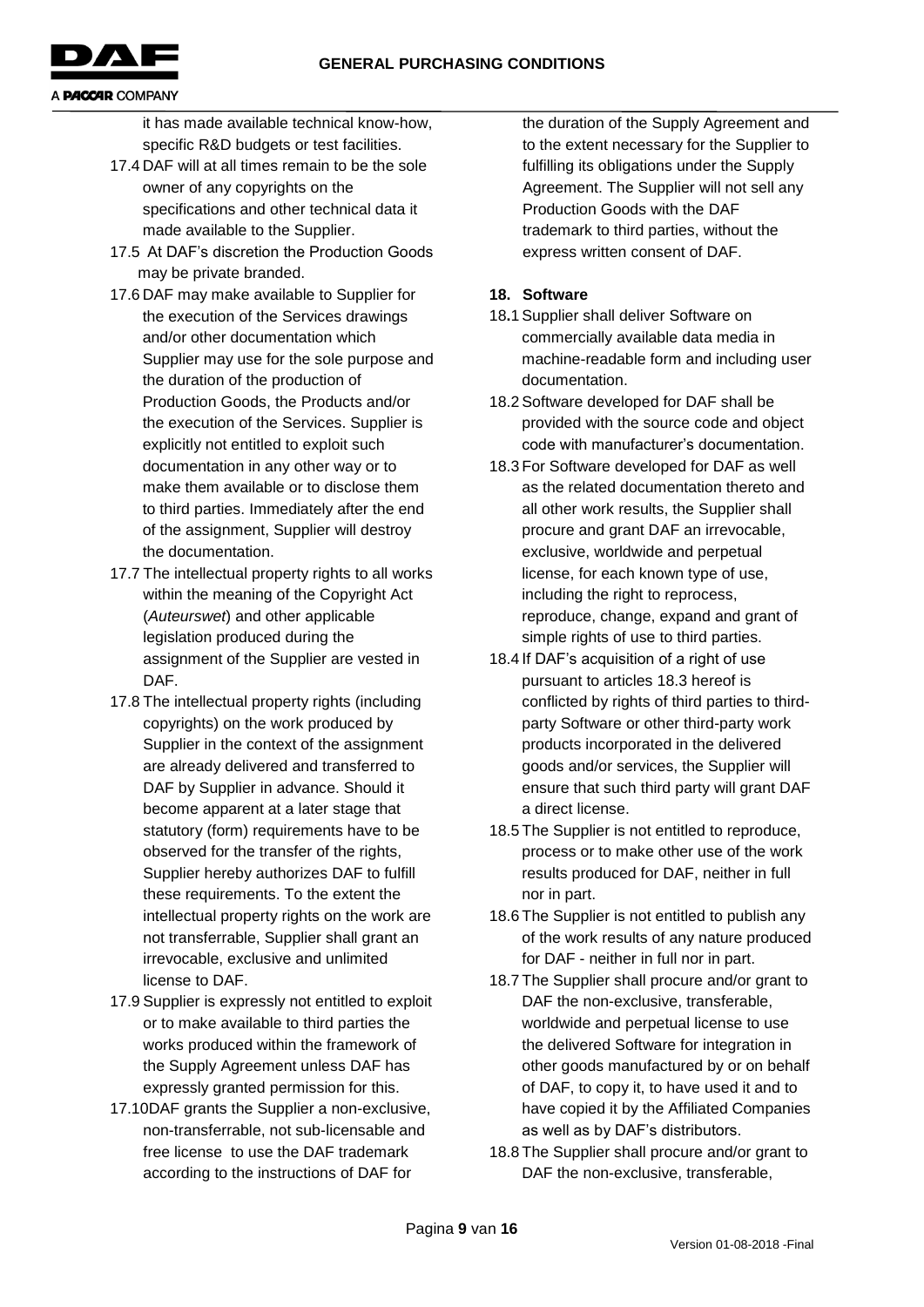

worldwide and perpetual license to the rights of use under indicated in the articles 18.3 and 18.7 hereof to the Affiliated Companies to DAF's final customers and distributors and to grant other rights of use.

- 18.9 If the procurement and granting of a right referred to in the articles 18.3, 18.7 and 18.8 hereof is legally not possible, the Supplier shall inform DAF in writing before conclusion of the contract. In doing so, the Supplier shall also state the reasons why the procurement and granting of the right is legally not possible.
- 18.10The Supplier warrants that no portion of the Software delivered to DAF contains, at the time of delivery, any malware intended or capable to:
	- (i) permit access of the Supplier or any third party to DAF's computer systems without DAF's prior written authorization;
	- (ii) read, write, copy, change, disable, damage or erase any software or data on DAF's computer systems without DAF's prior written authorization; or
	- (iii)perform any other actions with, on or in our on DAF's computer systems without DAF's prior written authorization.
- 18.11 If and to the extent Products or Production Goods delivered by the Supplier contain (embedded) Software than can be updated (e.g. for enhancement of the performance of the Goods or for security reasons) Supplier warrants and commits to provide DAF free of charge with updates and/or new releases - as the case may be – of such Software. This obligation shall remain in force for the term indicated in article 14.

# **19. Force majeure**

- 19.1 A party is not liable for a failure to perform any of his obligations in so far as he proves:
	- a. that the failure was due to an impediment beyond his control and the impediment is not an event which by

common practise is considered an event at his risk, and

- b. that he could not reasonably be expected to have taken into account the impediment and his effects upon his ability to perform at the time of the conclusion of the contract, and
- c. that he could not reasonably have avoided or overcome its effects.
- 19.2 A party seeking relief shall, as soon as practicable after the impediment and its effects upon his ability to perform become known to him, give notice to the other party of such impediment and its effects on his ability to perform. Notice shall also be given when the ground of relief ceases. Failure to give either notice makes the party thus failing liable in damages for losses which otherwise could have been avoided.
- 19.3 A ground of relief under this article relieves the party failing to perform from liability in damages, from penalties and other contractual sanctions, exempt from the duty to pay interest on money owing as long as and to the extent that the grounds subsists.
- 19.4 If the grounds of relief have subsisted more than two months, or if it is reasonably to be foreseen that the grounds will subsist for two months or longer, either party shall be entitled to terminate the Supply Agreement with a notice of two weeks.

# **20. Remedies for breach of contract by the Supplier**

- 20.1 If the Supplier fails to perform any of his obligations under the Supply Agreement, DAF is, without prejudice to any other rights under the law, entitled to: a. declare the Supply Agreement dissolved, wholly or partially;
	- b. to terminate the Supply Agreement by giving a notice of termination against a date determined at the sole discretion of DAF;
	- c. have the Supplier remedy any lack of conformity of the goods or services by repairing, modifying or replacing these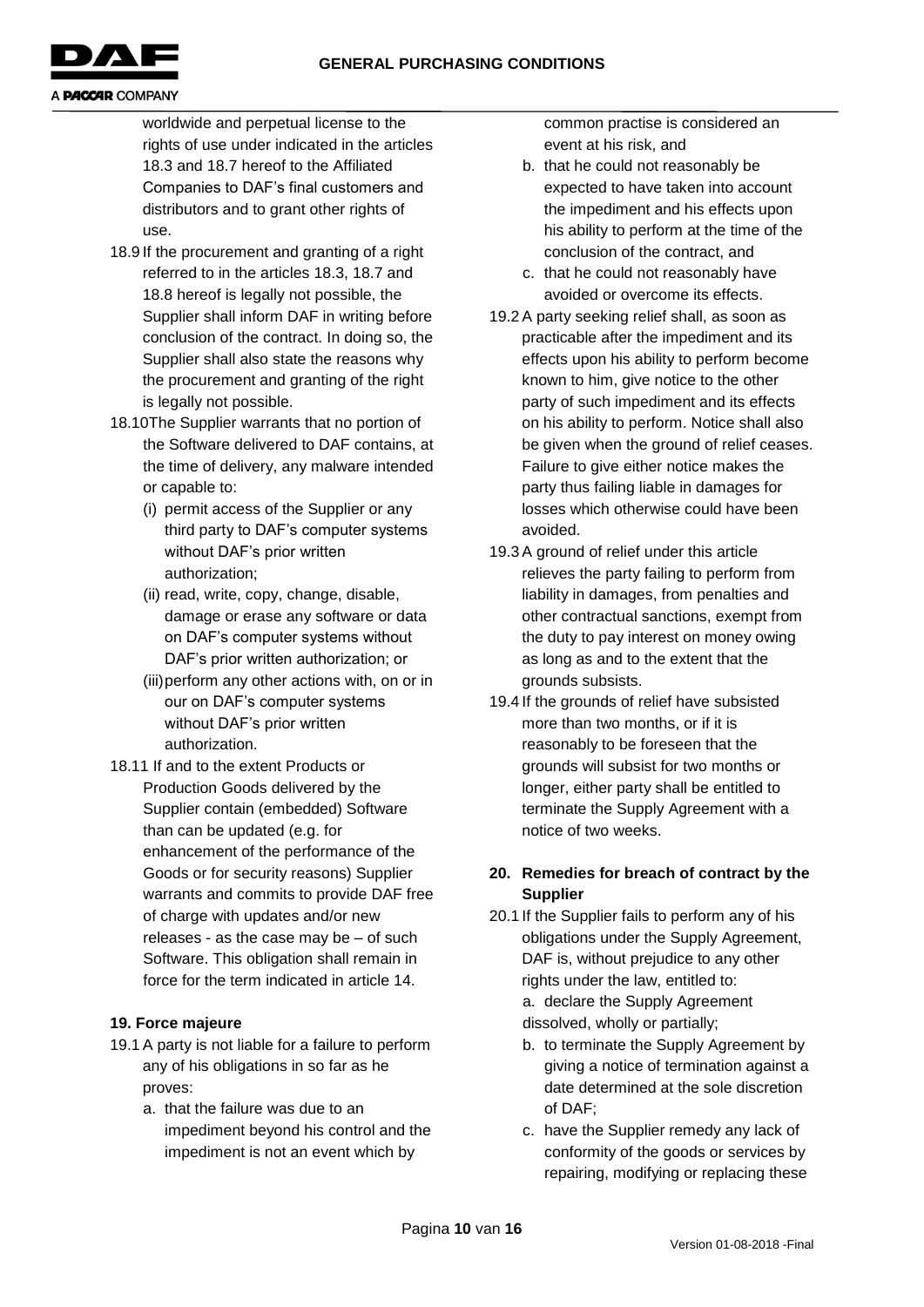

goods or services, when this can be done within a period not unreasonable to DAF and when not causing unreasonable inconvenience to DAF, this to be decided at the sole discretion of DAF;

- d. repair or modify the goods or services by DAF itself or have the goods or services repaired or modified by a third party to remedy any lack of conformity of the goods with the Supply Agreement, such at the expense of the Supplier;
- e. claim damages.
- 20.2 DAF will not be obliged to grant the Supplier a period of grace.
- 20.3 In the event of a termination of the Supply Agreement, whether it is a premature termination or not, the Supplier shall supply DAF at the request of DAF with all the Production Goods ordered by DAF prior to the termination, in accordance with the provisions of the Supply Agreement. In such a case DAF is only obliged to pay the agreed prices for the Production Goods, Products or Services that Supplier actually delivers; except for these costs DAF shall be under no obligation to pay Supplier compensation and/or damage under whatever title or pretext for of in connection with the termination of dissolution of the Supply Agreement.

# **21. Remedies for breach of contract by DAF**

- 21.1 If DAF fails to perform any of his payment obligations under the Supply Agreement, the Supplier may, 30 days after having sent a notice of default to DAF:
	- a. declare the Supply Agreement dissolved;
	- b. terminate the Supply Agreement after a term of notice of 30 days;
	- c. charge interest on the late payments as determined by law.

# **22. Premature termination**

22.1 DAF can terminate the Supply Agreement forthwith by notice in the event:

- a. the Supplier makes any arrangement or composition with its creditors;
- b. a bankruptcy petition is presented or if a receiving order is made against the Supplier;
- c. an order is made or a resolution is passed for the winding up of the Supplier's company;
- d. the Supplier has a receiver or administrator appointed of the whole or part of its assets or undertaking or circumstances arise which entitle the court or a creditor to appoint a receiver or manager or which entitle the court to make a winding up or administration order or if the Supplier takes or suffers any similar or analogous action in consequence of debt;
- e. there is a change or rearrangement of control of the Supplier's company;
- f. any (private) advantage of any nature has been or is provided by the Supplier or any of his subordinates or agents to any employee or agent of DAF.
- 22.2 In such a case DAF is only obliged to pay the agreed prices for the Production Goods/, Products or Services that Supplier actually delivers; except for these costs DAF shall be under no obligation to pay Supplier compensation and/or damage under whatever title or pretext for of in connection with the termination of dissolution of the Supply Agreement.

# **23. Product liability**

- 23.1 The Supplier undertakes to fully indemnify and hold DAF harmless from and against all direct or indirect damages (including lawyers' fees and other expenses with respect to legal defence) suffered or incurred by or awarded against DAF in connection with or arising out of the use by DAF or by the users of DAF trucks or its commercial products if this is caused by a defect in any good supplied to DAF under the Supply Agreement.
- 23.2 The Supplier shall conclude and maintain sufficient insurance cover against such liability claims. DAF will have the right to inspect this insurance policy. The Supplier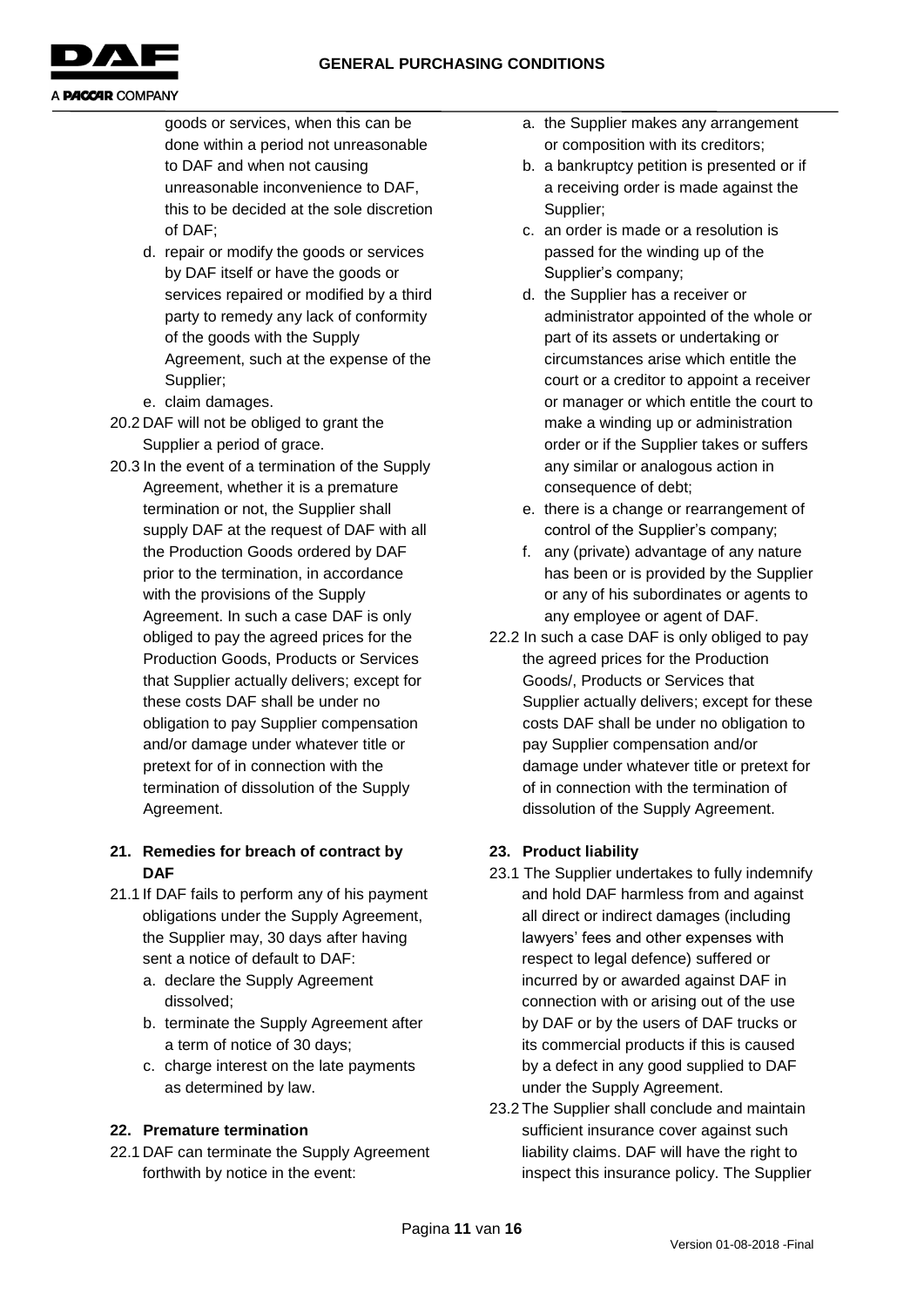

undertakes to assign its rights to payments under this policy to DAF at the first request of DAF.

- 23.3 When it appears that the trucks or products sold by DAF to third parties contain defective Production Goods supplied by the Supplier and it may reasonably be assumed that these goods have at least partially contributed to the fact that DAF has been held liable, these Production Goods shall be deemed to be the sole cause of any defects in the trucks and Production Goods of DAF, unless the Supplier proves that DAF has decisively contributed to the cause of the defect in the DAF trucks or products and to the extent of any claim lodged in this connection.
- 23.4 The Supplier shall ensure that all Production Goods comply with the required traceability obligations. At DAF's first request and within 24 (twenty-four) hours, the Supplier shall provide DAF with any reasonably required tracking information.
- 23.5 In the event that either DAF decides to recall any Products or Production Goods, the Supplier shall cooperate and comply with any reasonable instructions of DAF to facilitate this recall.

### **24. Co-operation between the parties**

- 24.1 DAF shall as soon as practicable inform the Supplier of any claim made against DAF by his customers or third parties concerning the Production Goods or Products delivered or intellectual property rights related thereto.
- 24.2 The Supplier will promptly inform the buyer of any information it has or may acquire which bears relevance on any defects in the delivered goods or on claims that may involve the product liability of DAF.
- 24.3 In order to put the Supplier in a position to ascertain its obligations with respect to the Supply Agreement under foreign jurisdictions, DAF will provide the Supplier with a list of all the countries in which it is selling its trucks and products.

### **25. Confidentiality**

25.1 All information and documentation that Supplier has received in anticipation and in pursuance of the Supply Agreement(s) and of which Supplier knows or should have known the confidential nature, including but not limited to company details, financial data and models, shall be kept strictly confidential and shall not be disclosed to a third party without the written consent of DAF, both during the term of the agreement and after termination. In the event of violation of the confidentiality obligation, Supplier shall owe DAF a fine amounting to € 50,000 (fifty thousand euros) - without any notice of default being required for this purpose and without prejudice to DAF's right to claim full compensation for the damage actually suffered.

# **26. Assignment**

- 26.1 DAF is entitled to assign or otherwise transfer all or parts of the rights and obligations under the Supply Agreement to any Affiliated Company.
- 26.2 The Supplier shall not assign or otherwise transfer all or parts of the rights and obligations under the Supply Agreement to any third party without the written consent of DAF.

# **27. Sub-contractors**

- 27.1 The Supplier shall not without the written permission of DAF have sub-contractor(s) carry out any work under the Supply Agreement.
- 27.2 The permission of DAF to the Supplier to contract out work shall not alter the responsibilities of the Supplier under the Supply Agreement.
- 27.3 Without prejudice to what is stipulated in articles 27.1 and 27.2 Supplier shall always procure - either by third party clause ("*derdenbeding")* or otherwise that subcontractors are bound towards DAF and the Affiliated Companies to the same obligations as Supplier is towards DAF and the Affiliated Companies and that DAF and the Affiliated Companies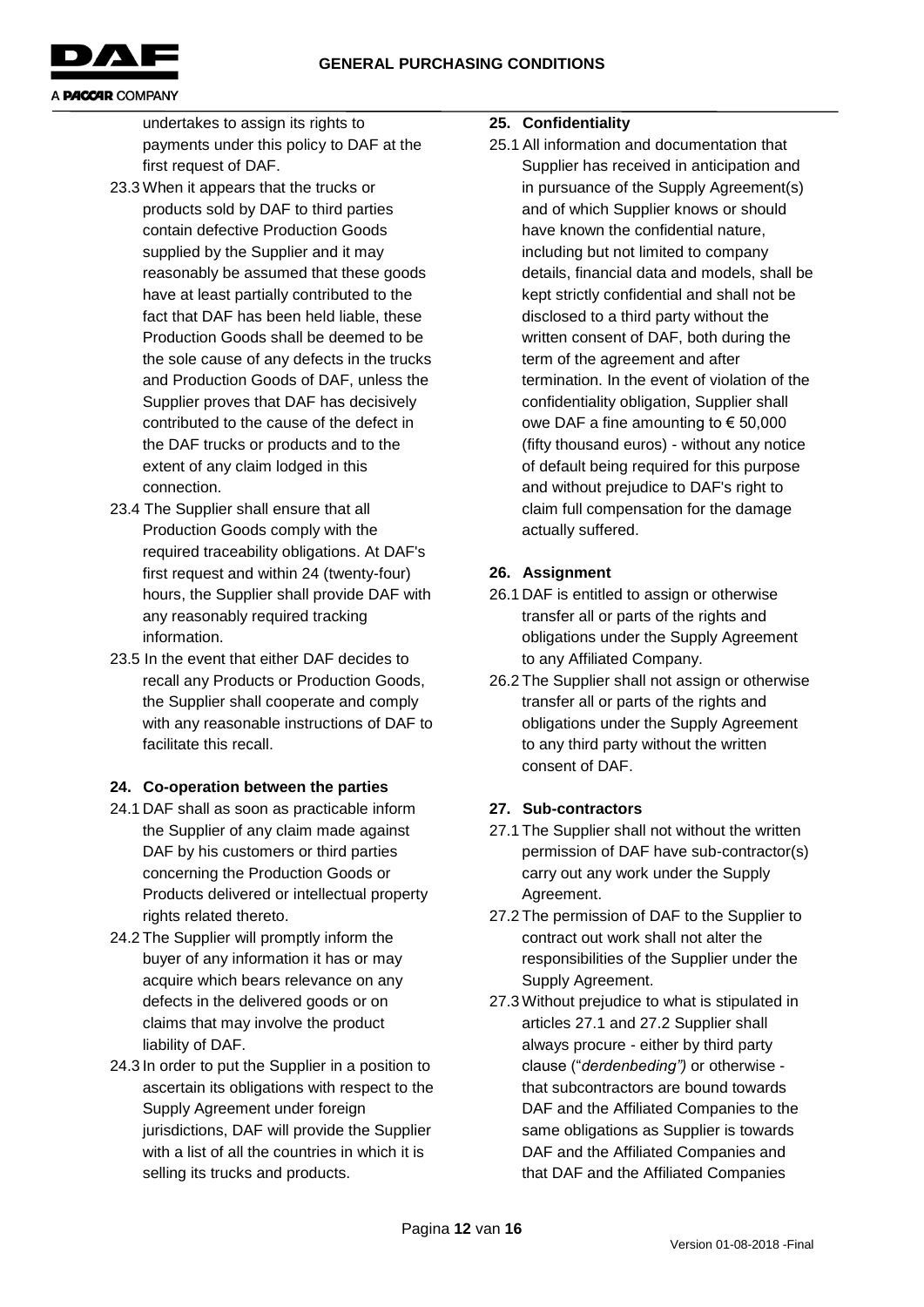

can exercise their rights - if deemed appropriate – directly at the subcontractors.

#### **28. Waiver**

28.1 No waiver, forbearance or failure by DAF of his rights to enforce any provision of the Supply Agreement shall constitute a waiver of his right to enforce such provision thereafter or to enforce any other provision of the Supply Agreement.

#### **29 Limitation period**

29.1 In deviation of any the statutory limitation periods, the limitation period for all claims and defenses from Supplier against DAF will be one year

#### **30. Data Protection; Access to Data**

- 30.1 If and insofar within the scope of the Supply Agreement Personal Data is processed on behalf of DAF, its Affiliated Companies or distributors, the Supply Agreement shall also apply as a data processor agreement as specified in Regulation (EU)2016/679 as may be amended and/or substituted (in whole or in part) by any successor European legislation.
- 30.2 The Supplier shall, as a general obligation in relation to any Personal Data originating or received from DAF, its Affiliated Companies, its distributors or its final customers, at all times fully comply with and shall only process Personal Data in accordance with any applicable Data Protection Laws.
- 30.3 The Supplier shall not permit subcontractors (sub-processors) to Process Personal Data without the prior written consent of DAF.
- 30.4 DAF hereby instructs Supplier to carry out the Processing services as specified in the Supply Agreement. When carrying out these Processing services, Supplier shall not process any Personal Data for any other purpose or in any other purpose than is consistent with these instructions. Supplier shall deal promptly and appropriately assist and inform of DAF in

order to ensure DAF and Suppliers due performance pursuant to this clause 30.

- 30.5 Irrespective of the question whether or not this is not already an obligation for Supplier pursuant to applicable data protection regulations, the Supplier shall in any event in relation to any Personal Data originating or received from DAF be obliged to act in accordance with clauses 30. 6 up to and including 30.10.
- 30.6 Supplier shall not transfer Personal Data to any Non-Adequate Country outside the EEA or make any Personal Data accessible from any such Non-Adequate Country without the prior written approval of DAF
- 30.7 The Supplier shall, store and process the Personal Data processed in the performance of the Supply Agreement logically separated from their own data and the data concerning other customers, and retain the Personal Data no longer than necessary for the purpose of performing the Supply Agreement.
- 30.8 The Supplier shall take appropriate technical and organizational measures to protect Personal Data against accidental or unlawful destruction or accidental loss, unauthorized alteration, unauthorized disclosure, use or access and against all other unlawful forms of processing, including controls over entry, access, intervention, disclosure, input and preservation of the Personal Data. The Supplier shall implement at least security solutions in accordance with industry standards for similar products and services as the Products and Services provided under the Supply Agreement and ensure that the Personal Data is only accessible to the Supplier personnel who need to have access to the data in order to carry out their roles in the performance of the Supplier's obligations under the Supply Agreement.
- 30.9 The Supplier shall, fully cooperate with DAF in timely (i) offering data subjects access to their Personal Data, (ii) removing or correcting Personal Data or marking Personal Data as incorrect,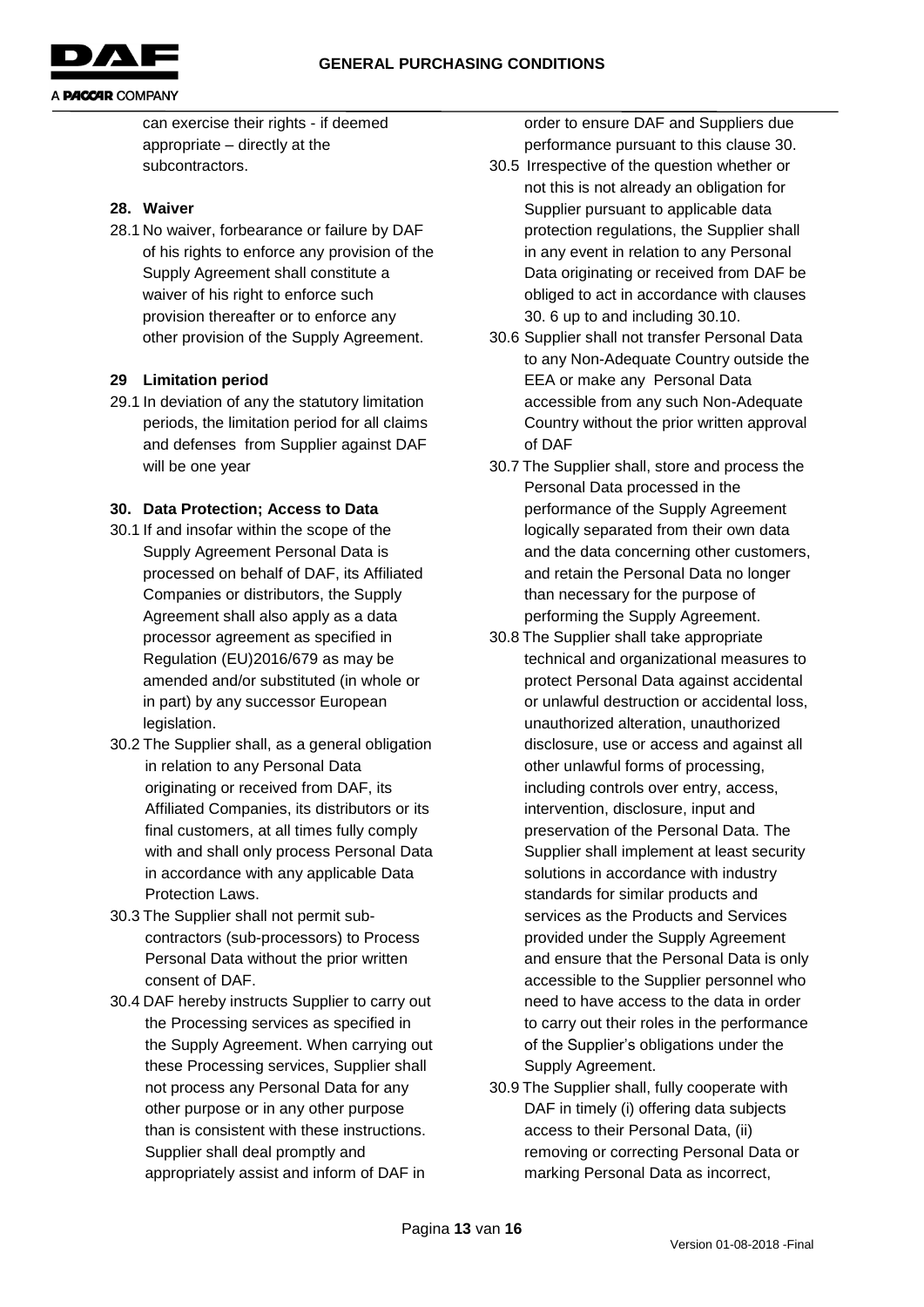

and/or (iii) demonstrating that Personal Data has either been removed, corrected, or marked as incorrect if it is incorrect and/or (iv) if DAF does not agree that Personal Data is incorrect, make record of the fact that the data subject concerned considers his/her Personal Data to be incorrect.

30.10 The Supplier shall notify DAF of any data breach that has resulted or may have resulted in the disclosure of Personal Data to any third party who should reasonably not have had access to such Personal Data promptly and ultimately within 24 (twenty-four) hours after the discovery of a data breach and take any remedial action to remedy such breach whilst at all times observing DAF's interest (including in respect of its reputation) to the extent possible and to cooperate with DAF in any post-breach investigation or (further) remediation efforts. In no event shall the Supplier be allowed to disclose anything in respect of the occurrence, effects or other relevant matters related to such data breach to any third party without DAF's explicit written consent. Without prejudice to article 27, Supplier shall keep Personal Data confidential and shall not disclose Personal Data in any way to any employee or third party without the prior written approval of DAF, except where, (i) the disclosure is required for the performance of the Processing, or (ii) where Personal Data need to be disclosed to a competent public authority to comply with a legal obligation or as required for audit purposes. Supplier shall provide the employees access to Personal Data only to the extent necessary to perform the Processing. Supplier shall ensure that any employee it authorizes to have access to Personal Data Processed on behalf of Supplier respects and maintains the same level of confidentiality and security of the Personal Data as required from Supplier under the Supply Agreement and commit themselves to confidentiality or are under

an appropriate statutory obligation of confidentiality

- 30.11 DAF may request an audit to verify the Supplier's and its Sub-contractor's compliance with this article 30 at any time. The audit shall be performed by DAF or an independent third party on its behalf at cost of DAF. Supplier shall submit its relevant Processing systems, facilities and supporting documentation to an inspection or audit relating to the Processing by a competent public authority if this is necessary to comply with a legal obligation. In the event of any inspection or audit, each party shall provide all reasonable assistance to the other Party in responding to that inspection or audit. If a competent public authority deems the Processing in relation to the Supply Agreement unlawful, the Parties shall take immediate action to ensure future compliance with Data Protection Law. Supplier shall maintain a record of all categories of processing activities carried out on behalf of DAF in accordance with Data Protection Law.
- 30.12 Supplier shall indemnify and keep indemnified DAF against all claims, proceedings or actions brought by a competent public authority and/or an individual against DAF with respect to the Processing by Supplier and/or its Subcontractors and shall indemnify and keep indemnified DAF against all claims, proceedings or actions brought against DAF arising out of any breach by Supplier and/or its Sub-contractors of its data protection obligations under the Supply Agreement.
- 30.13 In the event any data of DAF and/or the Affiliated Companies is stored or maintained on Supplier's infrastructure in the context of the Supply Agreement, the Supplier hereby grants DAF the right to access, use, copy, and retrieve any such data at its sole discretion and at all times. In addition to any statutory remedies which DAF may have, the Supplier acknowledges that monetary damages may be inadequate to compensate DAF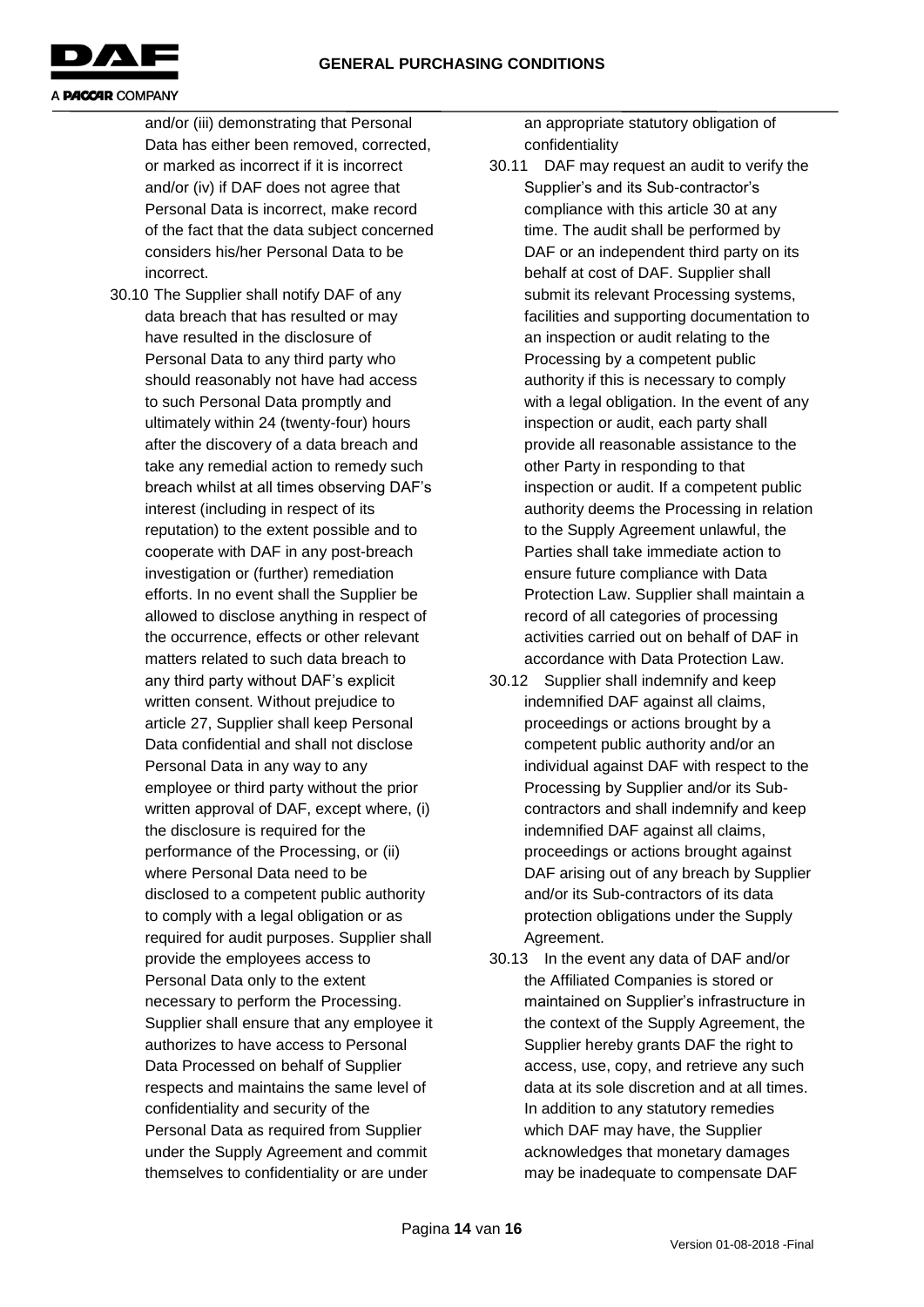

for any breach of this stipulation and, accordingly, DAF shall be entitled to seek equitable relief, including an injunction and specific performance, without the need to prove actual damages, to enforce DLL's rights under this article 30.12

- 30.14 In the event DAF and Supplier jointly determine the purposes and means of data processing, they shall determine their respective responsibilities for compliance with the obligations under any Data Protection Laws, including but not limited to:
	- a request from a data subject exercising its rights under the Data Protection Laws in connection with the Processing;
	- b. a personal data breach in connection with the Processing;
	- c. request for disclosure by a public authority of personal data processed for the performance of the Services;
	- d. (potential) investigation by a public authority in connection with the Processing; and
	- e. any claim or seizure of a third party in connection with the Processing.
- 30.15 The Supplier shall, at the choice of DAF, delete or return all the personal data to DAF after the end of the provision of services relating to the processing and deletes existing copies, unless legal obligations require storage of the personal data. Supplier shall not retain Personal Data any longer than necessary for the purposes of performing its obligations under the Supply Agreement.

### **31 Relationship clause and penalty provision**

- 31.1 During the term of the Supply Agreement as well as during a period of 2 (two) years after termination of the agreement, the Supplier is not permitted to:
	- (i) accept directly and without the involvement of DAF an order for similar or related activities as rendered to DAF for an a customer that can be considered to be a competitor of DAF; and/or
- (ii) to accept a position as a competitor of DAF that comprises tasks and duties that are similar or related to the activities as rendered to DAF
- 31.2 In the event of violation of the provisions of article 31.1 the Supplier shall forfeit to DAF a fine amounting to  $\epsilon$  10,000 (ten thousand euros) per violation as well as a fine - without any notice of default being required for this purpose.- of  $\epsilon$  500 (five hundred Euro) for each day that the violation continues to exist, without prejudice to DAF's right to claim full compensation for the damage actually suffered.

### **32. Ethical Business Conduct**

- 32.1 The Supplier shall use the highest ethical business standards when conducting its business in all respects. In this context, the Supplier undertakes:
	- a. to conduct its business in full compliance with applicable legislation and generally accepted (international) norms and regulations; to refrain from any form of discrimination within its company or with regard to its subcontractors;
	- b. to ensure the safety of its personnel and third parties;
	- c. to employ only employees in line with applicable law and regulations;
	- d. to refrain from using child labour or any other form of forced or compulsory labour in accordance with the International Labour Organization's standards;
	- e. to respect the environment when using and disposing or recycling of products and minimizing any negative impact on the environment in compliance with all relevant national, European and international standards relating to environmental and public health legislation;
	- f. to respect all the tax duties in the country where the Supplier is active and/or residing.